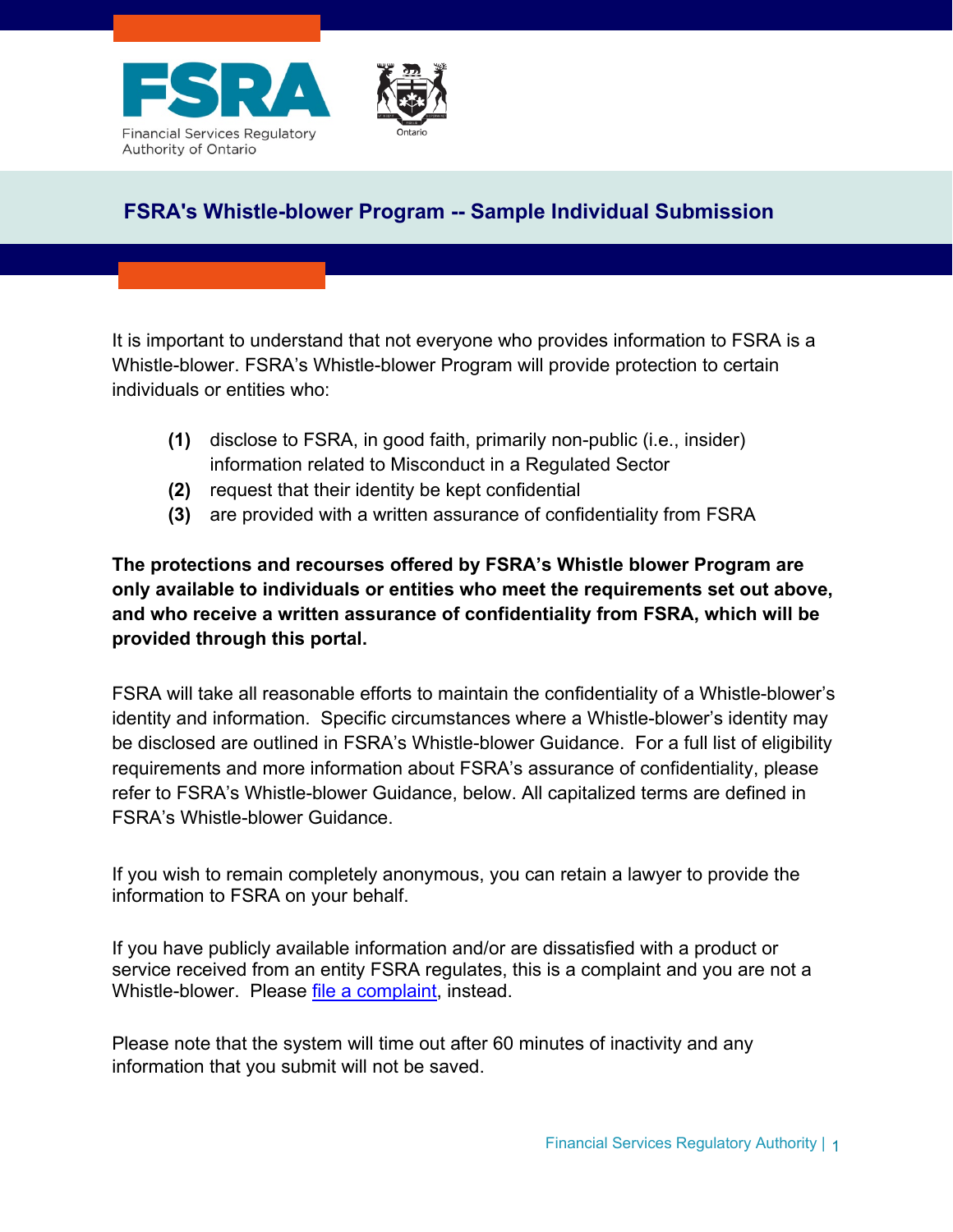### **Policy Documents**

#### [FSRA's Whistle-blower Guidance](https://www.fsrao.ca/media/9751/download)

#### **Your Agreement with ClearView**

- ✓ CLEARVIEW CONNECTS IS NOT AN EMERGENCY SERVICE. CONTACT YOUR LOCAL AUTHORITIES IF YOU HAVE AN EMERGENCY.
- ✓ When you submit information through ClearView Connects, ClearView will send it to FSRA – that's our entire role.
- ✓ You will be required to identify yourself when using ClearView Connects unless you instruct your lawyer to submit information on your behalf.
- $\Box$  By checking here, I am agreeing to the above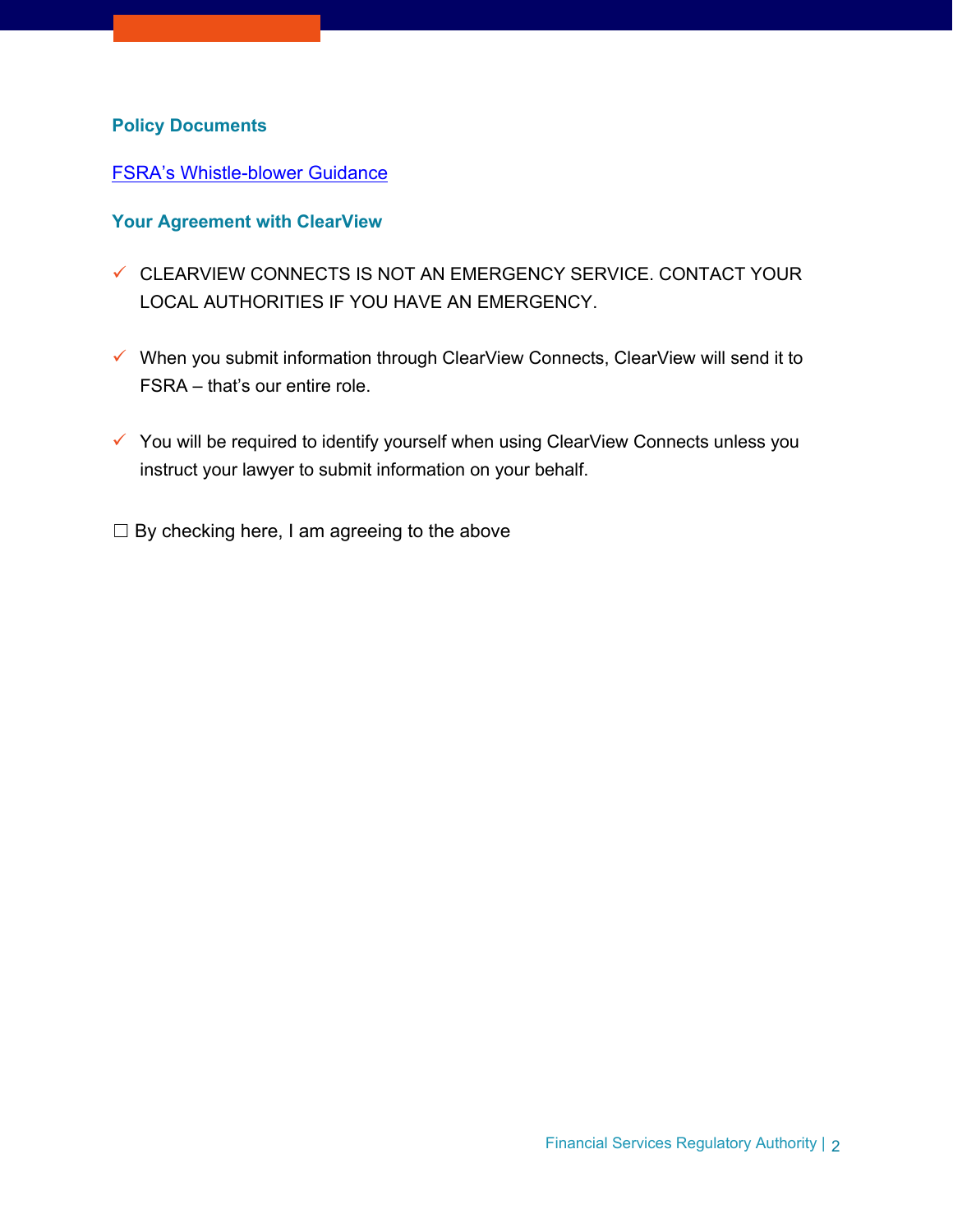# **Report**

## **Description of the Misconduct**

Please describe the alleged or intended Misconduct in one of FSRA Regulated Sectors in detail. Please be as specific as possible in your description of the Misconduct as well as outline who is involved and how.

### **Attach supporting files**

To protect your identity, please ensure that all identifying information, such as metadata (e.g. location), is removed from all files before uploading them.

(Drag and drop files or click to browse)

### **Additional Information**

Please answer the following questions.

Include as much details as possible.

- **1) ABOUT YOU:** Please provide your FIRST NAME.
- **2)** Please provide your LAST NAME.
- **3)** Please provide your EMAIL ADDRESS.
- **4)** Please provide your PHONE NUMBER.
- **5)** Please provide the CITY, PROVINCE AND COUNTRY in which you reside.
- **6)** Please provide the NAME OF YOUR EMPLOYER as well as YOUR POSITION OR JOB TITLE.
- **7)** If you are representing an entity and have the authority to bind this entity, please provide the NAME OF THE ENTITY and its FULL ADDRESS.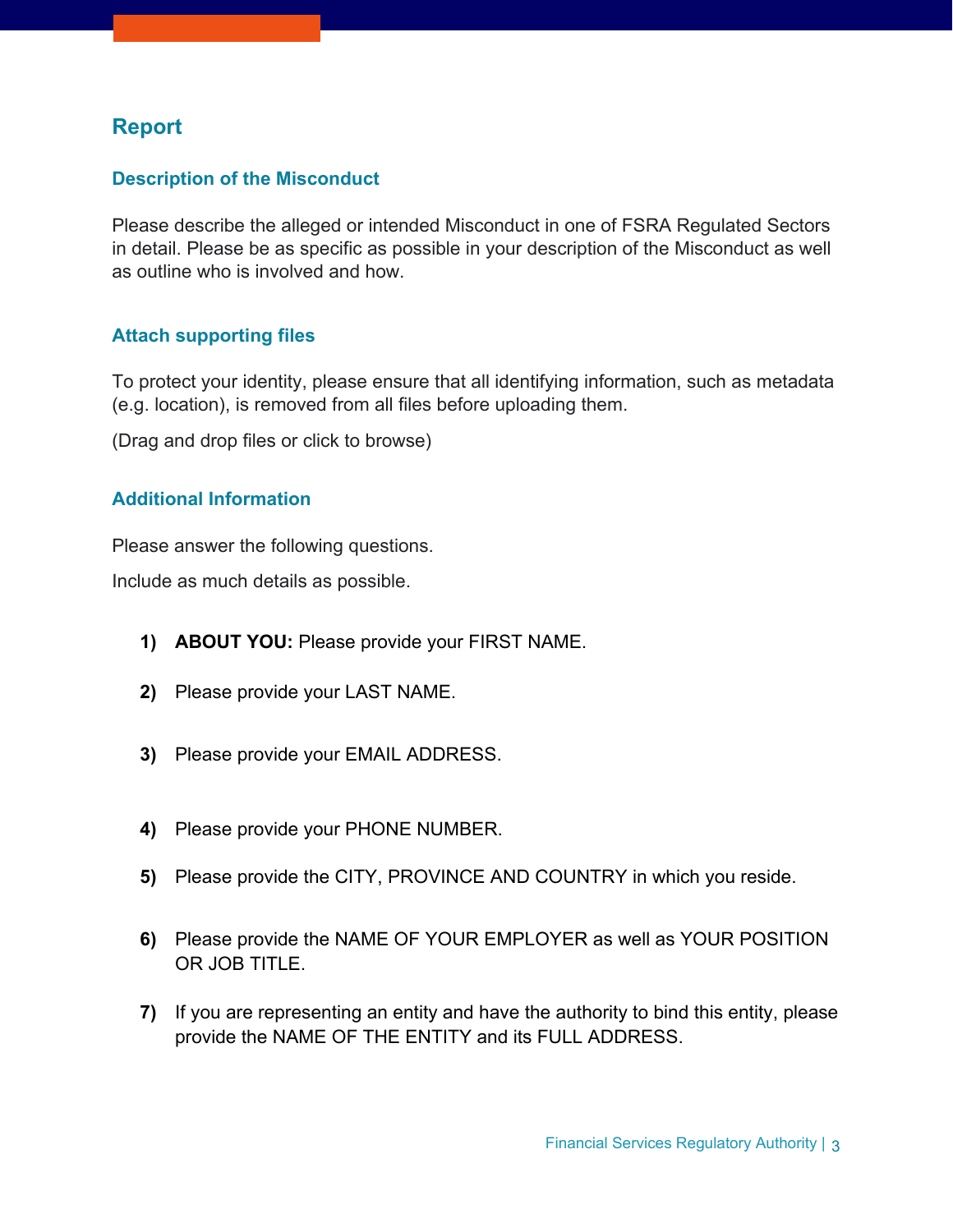- **8) ABOUT THE MISCONDUCT:** From the following list, please indicate which Regulated Sector(s) the Misconduct relates to: A. Auto Insurance B. Financial Planners and Financial Advisors C. Loan and Trust D. Co-operative Corporations E. Credit Unions and Caisses Populaires F. Health Service Providers G. Life and Health Insurance H. Pensions I. Mortgage Brokering J. Property and Casualty, and General Insurance K. Other. Please specify all that apply.
- **9)** Who is involved in the Misconduct? Please provide the names of any individuals and/or entity involved in the Misconduct. Where available, include details about the individuals' roles/positions in the involved entities, and FSRA license and/or registration numbers.
- **10)** When did or when will the Misconduct occur?
- **11)** Describe the facts that led you to believe that the Misconduct has occurred, is presently occurring or is about to occur, including how and when you heard about the Misconduct. Please be as specific as possible.
- **12)** What are the potential harms that have, or could result from the Misconduct?
- **13)** Are you an employee, director or officer at the entity involved in the Misconduct? Please describe your position.
- **14)** If you attached any documents in the "Report" section above, how did you obtain these documents?
- **15)** Have you or anyone else on your behalf, had any prior communications with FSRA regarding this Misconduct? Please specify who you dealt with at FSRA, when, and the nature of the interaction.
- **16)** Have you or anyone else on your behalf, had any communications with another regulator or self regulatory organization, government official, or law enforcement agency relating to the Misconduct? Specify the organization(s) and the person at each organization (if known) that you dealt with as well as the date of your initial communication. Please describe the outcome of your interaction with the organization, including any action taken.